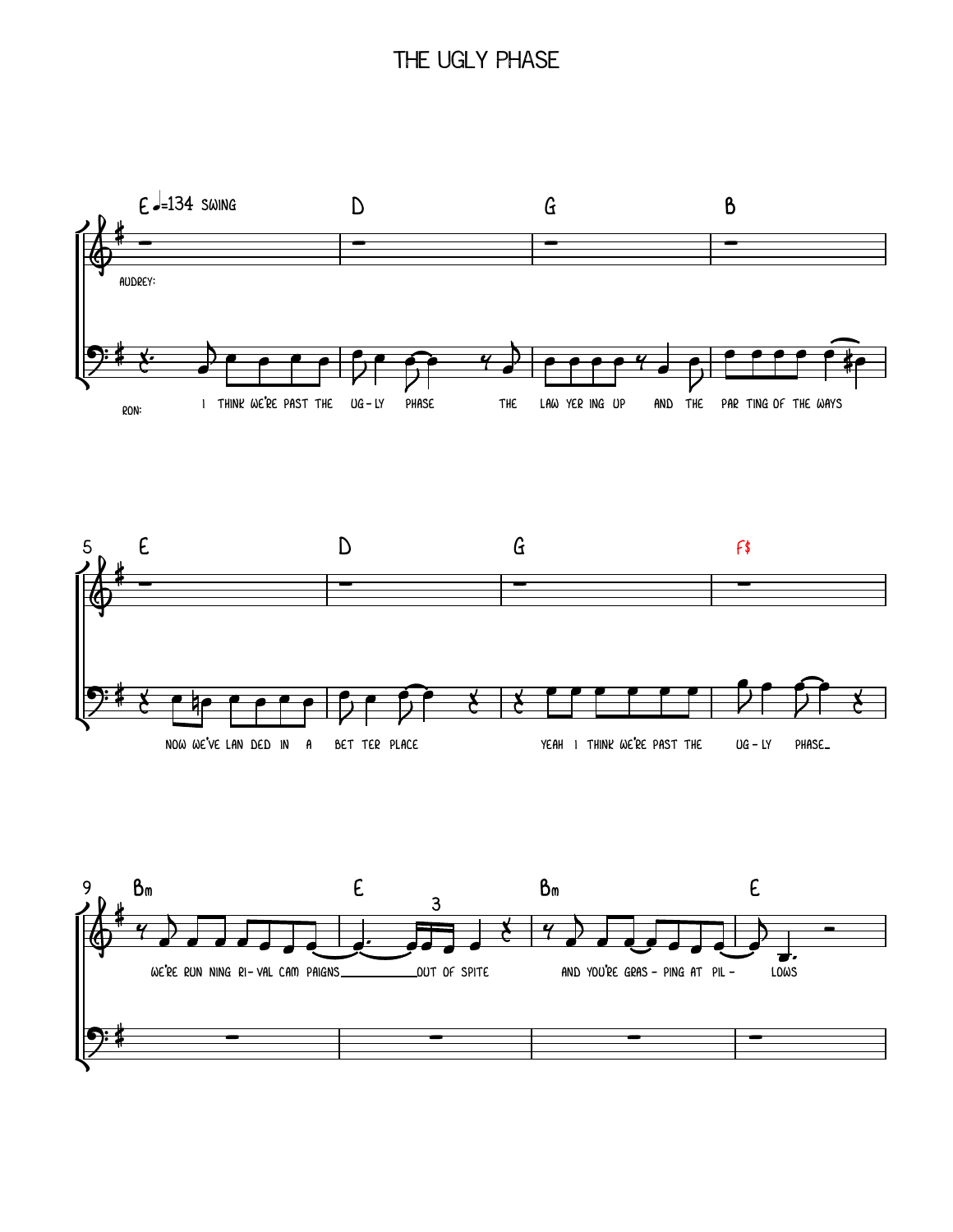





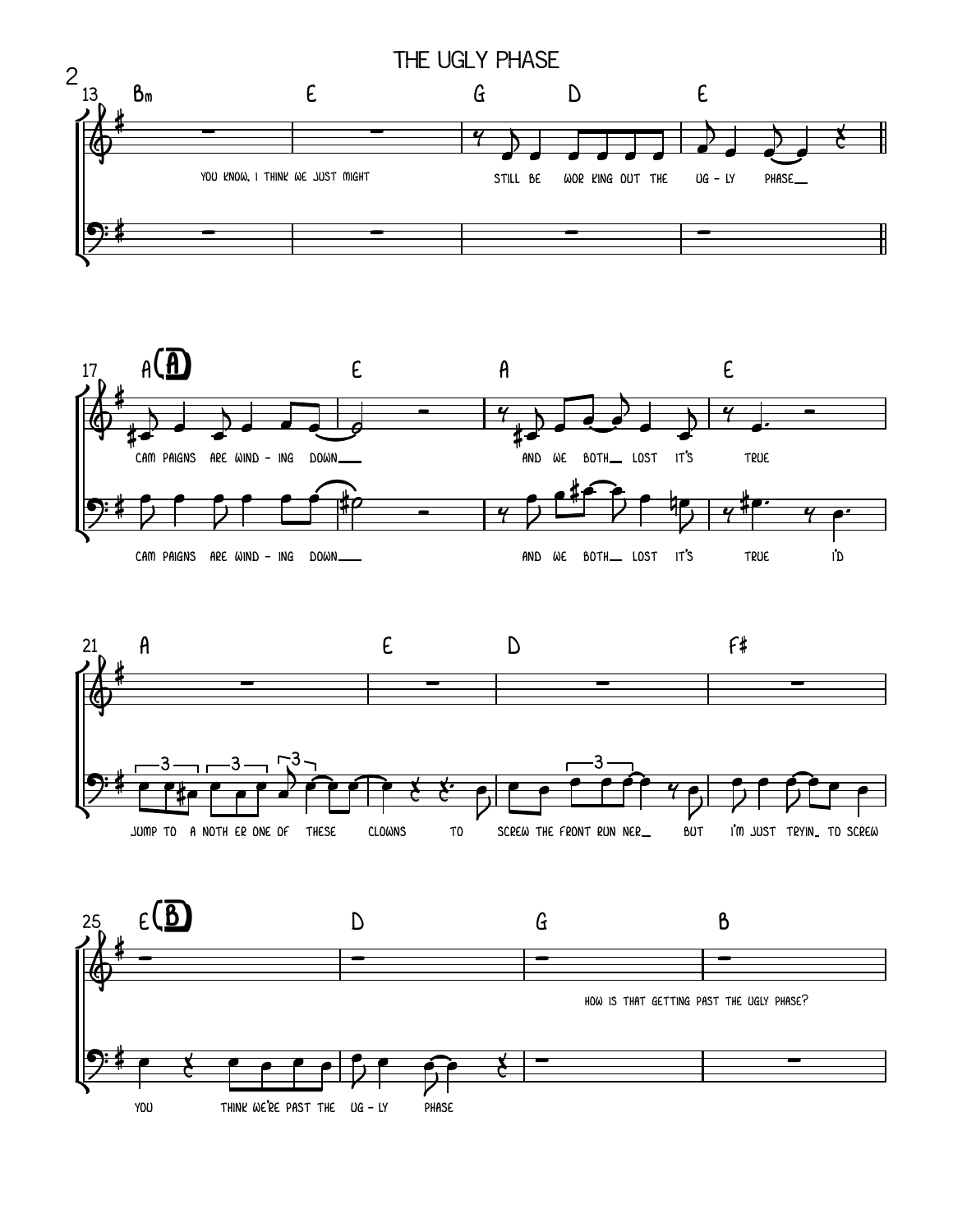





KEEP CUTTING HIM CHECKS, JUST TO BE SAFE. BUT WE'RE NOT REALLY RUNNING CANDIDATES, WE'RE RUNNING MONEY. THE HORSES AREN'T THE RIDERS.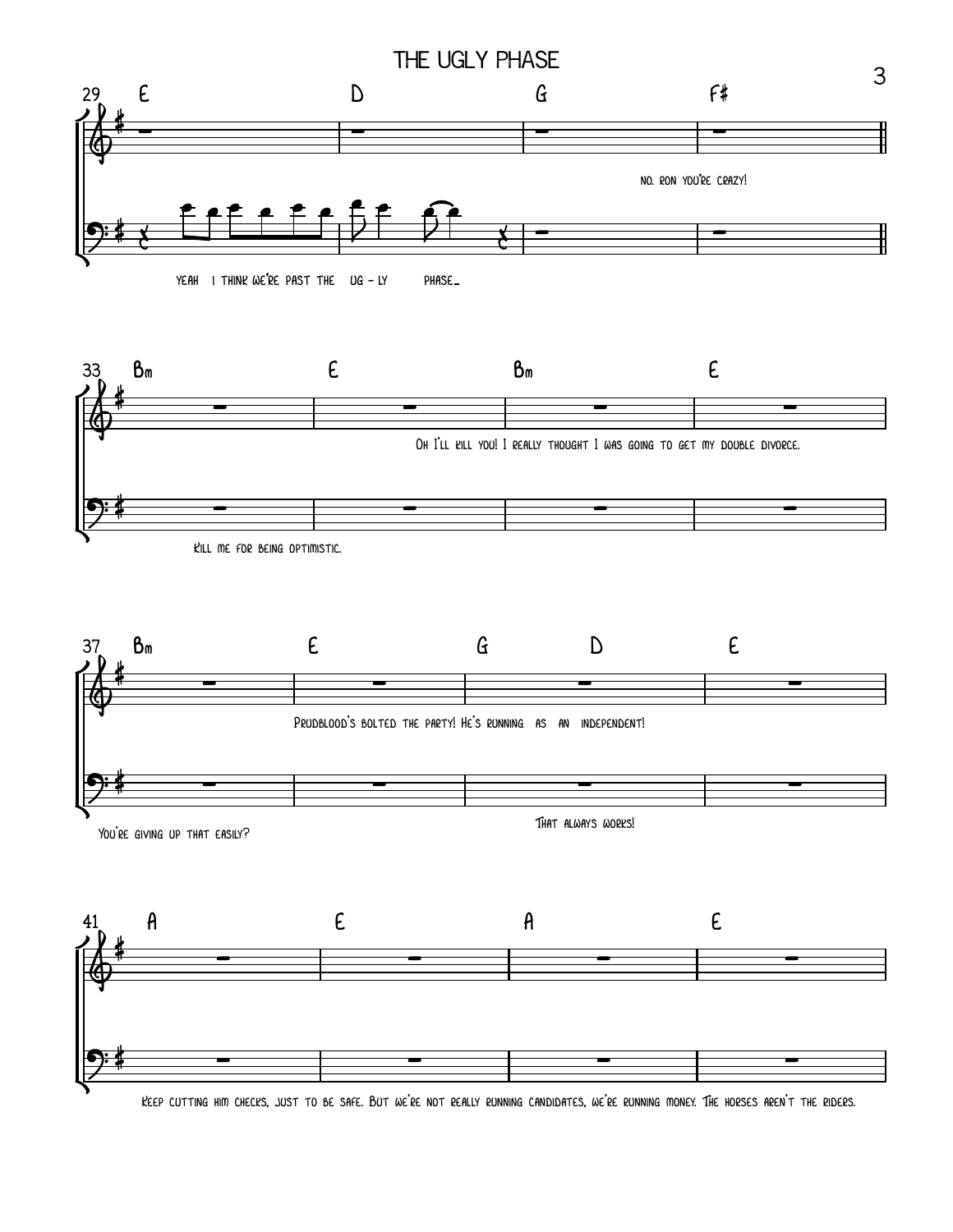

Lots of parties. Someone's in, someone's out.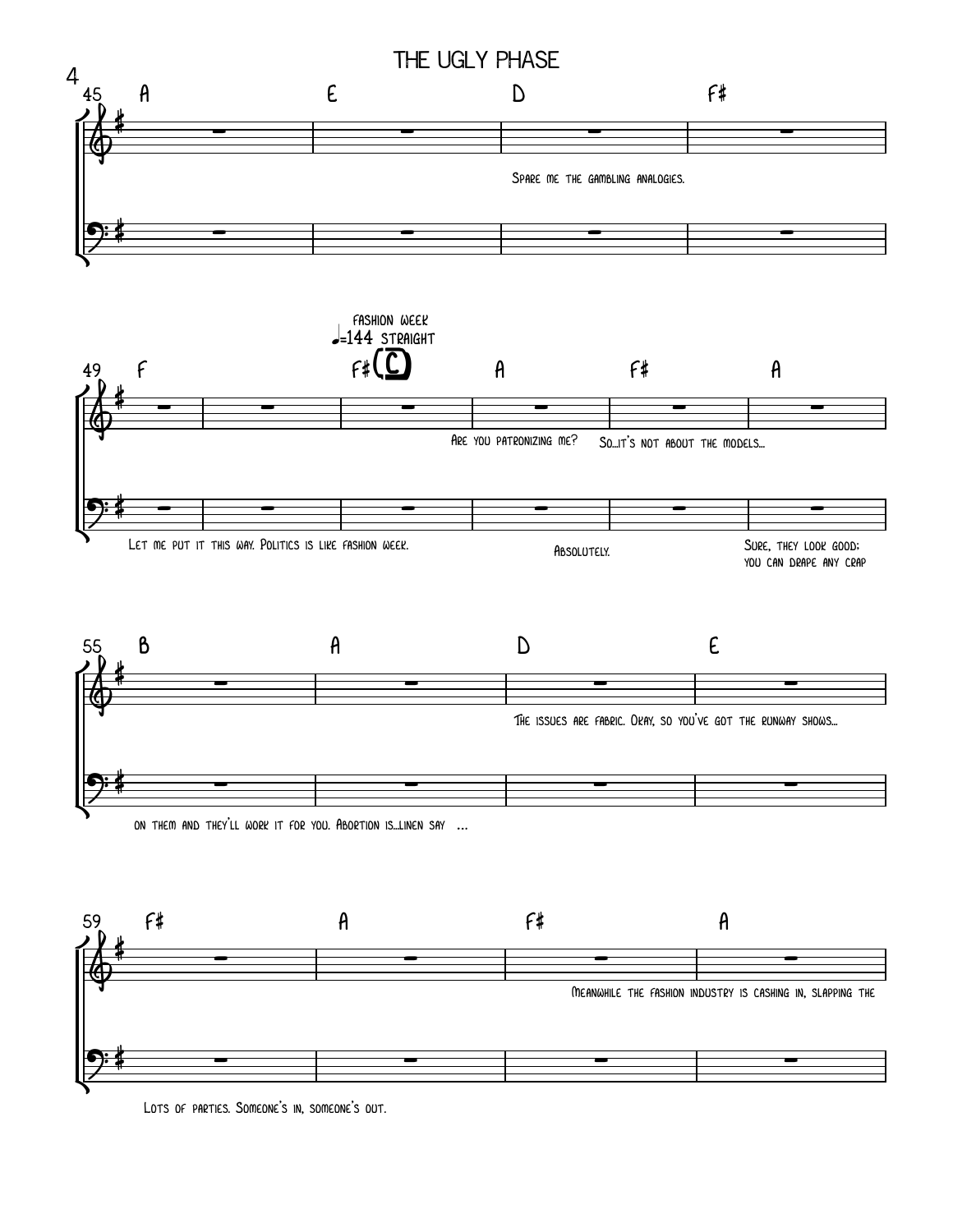





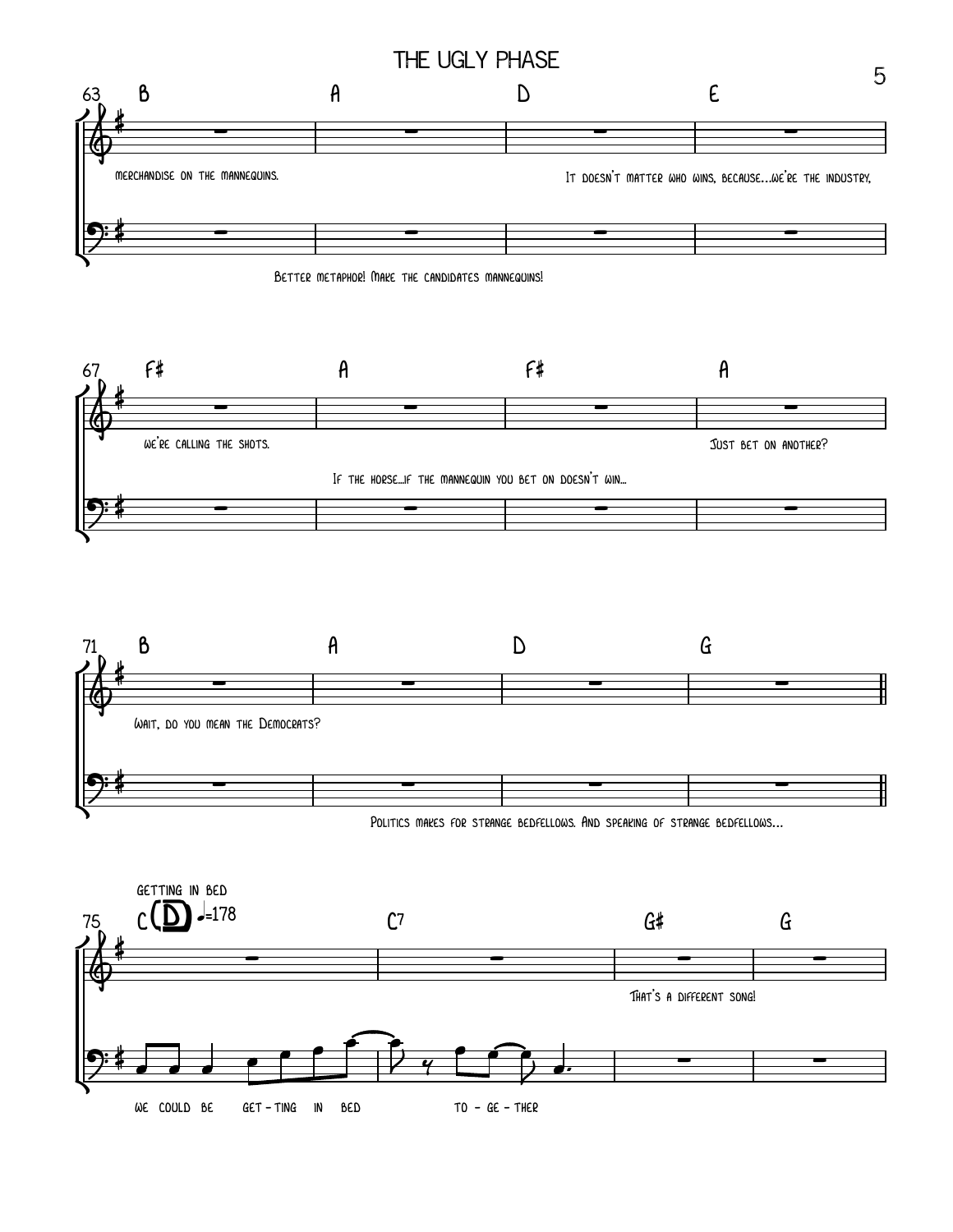